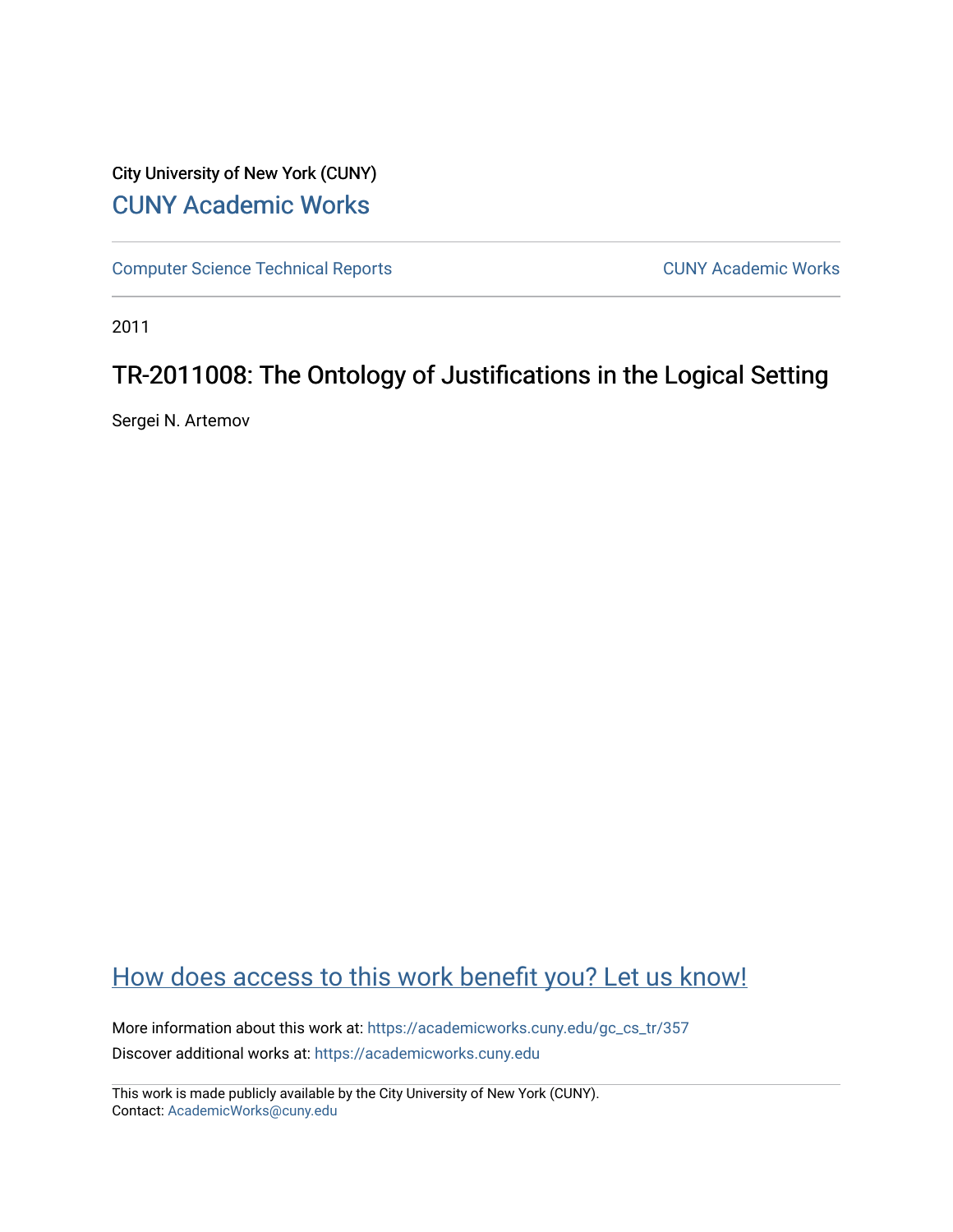# The ontology of justifications in the logical setting<sup>∗</sup>

Sergei N. Artemov

Graduate Center CUNY 365 Fifth Avenue, New York City, NY 10016 sartemov@gc.cuny.edu

August 17, 2011

#### Abstract

Justification Logic provides an axiomatic description of justifications and delegates the question of their nature to semantics. In this note, we address the conceptual issue of the logical type of justifications: we argue that justifications in the logical setting are naturally interpreted as sets of formulas which leads to a class of epistemic models that we call modular models. We show that Fitting models for Justification Logic naturally encode modular models and can be regarded as convenient pre-models of the former.

## 1 Introduction

Since Plato, justification has been considered a principal element of epistemic analysis that was, until recently, conspicuously absent in formal logical models of knowledge and belief. Justification Logic augments epistemic logic by assertions  $t$ : $F$  that read

### t is a justification for F,

hence incorporating the missing justification component.

Historically, the first system of Justification Logic was the Logic of Proofs  $LP$  (cf.  $[1, 2]$ ), and the first formal semantics was the semantics of mathematical proofs. Extending to a general logical theory of justification required developing a generic epistemic semantics for justifications: Fitting models

<sup>∗</sup>Dedicated to the memory of Leo Esakia.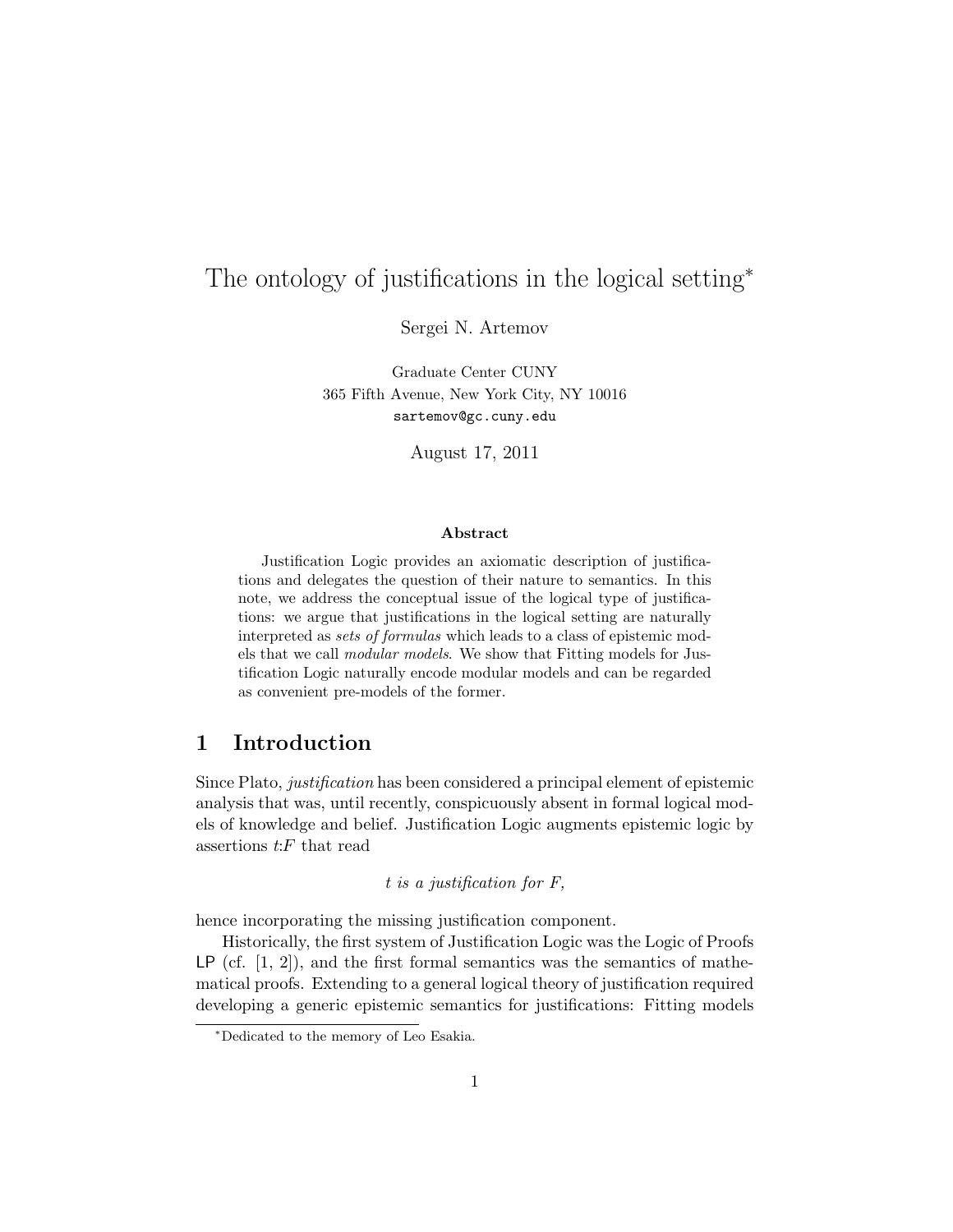[8] and their modifications (cf. [4] for a comprehensive account) became the standard epistemic semantics for Justification Logic and played a pivotal role in its development, cf. [6, 7, 9, 10, 11, 12, 13, 15, 16, 17, 18].

However, from a conceptual perspective, Fitting models do not address the issue of the logical type of justifications, e.g., the truth value of a justification assertion  $t$ :  $F$  is defined without introducing an interpretation for justification t.

Why would one want an answer to the question of what a justification is? When asked "what is a real number?", we have an answer<sup>1</sup> ready: a Dedekind cut, i.e., essentially, a set of rational numbers with some conditions. We know a reasonable mathematical answer (within Kolmogorov's model) to the question "what is probability?": a function from  $\sigma$ -algebra of events to  $[0, 1]$ , again, with some natural conditions. Within an exact mathematical theory, there should be a similar kind of answer to the question "what is a justification?". In addition to its conceptual value, clarity in this issue could lead to cleaner mathematical models.

Of course, the logical type of justifications can be easily read from the format of Fitting models: at each possible world, justifications should be interpreted as sets of formulas with corresponding operations. But the story does not end there: it turns out that such an interpretation suggests refinement of Fitting models. Though rather minor on the mathematical scale, it produces a new class of modular models that could be viewed as a conceptually clean and potentially useful addition to the existing variety of models for knowledge, belief, and justification.

We retain a classical interpretation  $*$  of the propositions (formulas  $F_m$ ) in a model as subsets of the set  $W$  of possible worlds,

$$
* : Fm \mapsto 2^W.
$$

We will write  $F^*$  rather than  $*(F)$  to denote the set of worlds that corresponds to formula  $F$ . The set  $F^*$  is usually understood as a set of worlds at which F holds and  $u \Vdash F$  is a shorthand for  $u \in F^*$ .

In addition, we interpret justification terms  $Tm$  at each world as sets of formulas,

$$
*: W \times Tm \mapsto 2^{Fm}.
$$

We write  $t_u^*$  for the interpretation of term t at world  $u^2$ . Each  $t_u^*$  is a set of formulas for which  $t$  is a justification at  $u$ . According to this reading,

$$
u \Vdash t \colon F \qquad \text{iff} \qquad F \in t_u^* \tag{1}
$$

<sup>&</sup>lt;sup>1</sup>in fact, several answers

<sup>&</sup>lt;sup>2</sup>though notation  $*(u, t)$  would be formally more appropriate here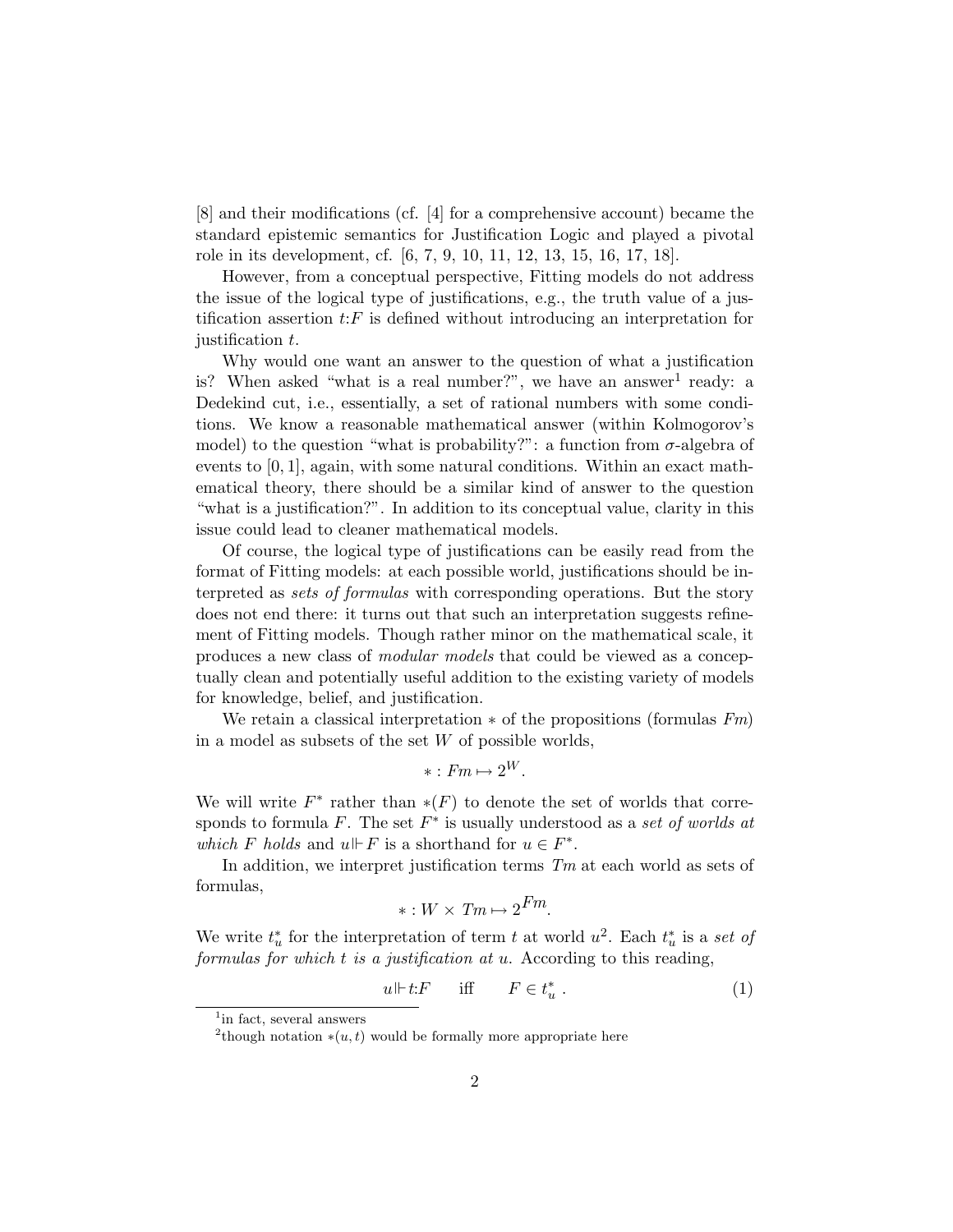We call these models 'modular' because one can specify interpretations of justifications and atomic propositions and then build interpretations of all formulas from there in a uniform 'modular' way.

Note that whereas propositions in modular models are interpreted semantically, as sets of possible worlds, justifications are interpreted syntactically, as sets of formulas. This is a principal feature: a modular model may treat distinct formulas F and G as equal, i.e.  $F^* = G^*$ , which yields

$$
u \Vdash F \quad \text{iff} \quad u \Vdash G
$$

for each possible world  $u$ , but still be able to distinguish justification assertions  $t: F$  and  $t: G$ , e.g., when  $F \in t_u^*$ , but  $G \notin t_u^*$  yielding

$$
u \Vdash t: F \quad \text{but} \quad u \Vdash t: G.
$$

Modular models don't offer deep mathematical revelations but nevertheless provide a clear picture of what justifications are and how they relate to the world.

## 2 Basic Justification Logic

In Justification Logic, there is, in addition to the category of formulas, a category of justifications with a new sort of proposition  $t: F$  stating t is a justification of F. In the basic setting, justifications are terms with operations *application* and sum.<sup>3</sup>

The *application* operation takes justifications s and t and produces a justification s·t such that if  $s:(F \to G)$  and t:F, then [s·t]:G. Symbolically,

$$
s: (F \to G) \to (t: F \to [s \cdot t]: G).
$$

This is a fundamental and widely assumed deductive property of justifications.

The second basic operation on justifications is  $sum' +$ . If  $s: F$ , then whatever evidence t may be, the combined evidence  $s + t$ , as well as  $t + s$ , remains a justification for F. Operation  $\ddots$ , given s and t, produces  $s + t$ , which is a justification for everything justified by  $s$  or by  $t$ 

$$
s: F \rightarrow [s+t]: F
$$
 and  $s: F \rightarrow [t+s]: F$ .

As motivation, one might think of s and t as two volumes of a two-volume set, and  $s + t$  as the set of those two volumes. Imagine that one of the

<sup>&</sup>lt;sup>3</sup>More elaborate justification logics allow additional operations on justifications.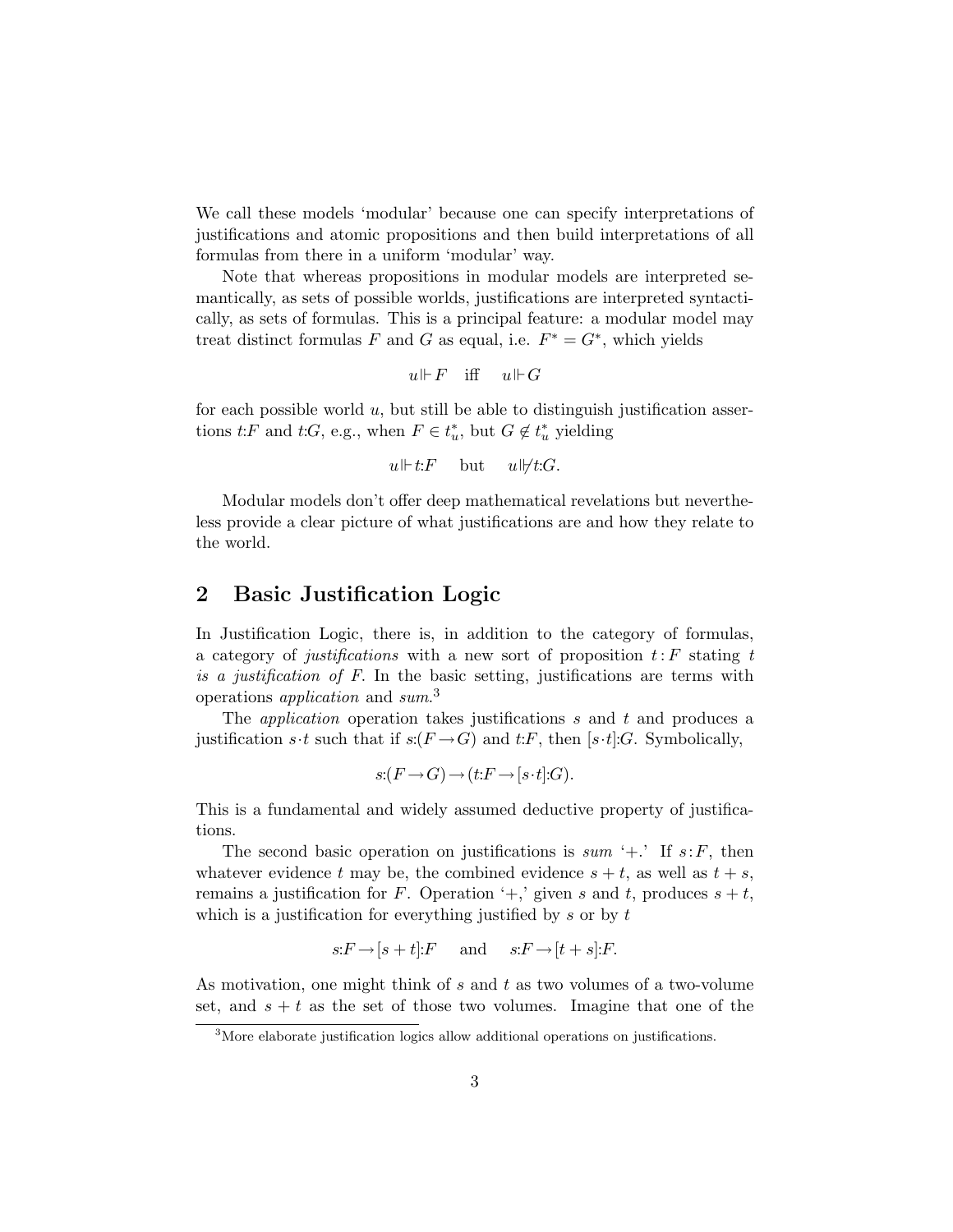volumes, say  $s$ , contains a sufficient justification for a proposition  $F$ , i.e., s: F is the case. Then the larger set  $s+t$  also contains a sufficient justification for  $F$ ,  $[s + t]:F$ .

In a more formal setting, justification terms,  $T_m$ , are built from justification variables and constants by means of the operations  $\cdot$  and  $\cdot$ . Formulas, Fm, are built from propositional variables Var and truth constants by the usual Boolean connectives and the rule: if  $t$  is a term and  $F$  a formula, then  $t$ :  $\overline{F}$  is a formula.

#### Basic Logic of Justifications  $J_0$ :

Classical propositional axioms and the rule Modus Ponens;

$$
s:(F\rightarrow G)\rightarrow (t:F\rightarrow [s\cdot t]:G);
$$
  

$$
s:F\rightarrow [s+t]:F, \quad s:F\rightarrow [t+s]:F.
$$

 $J_0$  is the logic of general (not necessarily factive) justifications for a skeptical agent for whom no formula is justified a priori. Justification Logic offers a flexible additional mechanism of representing justified assumptions. When we want to assume that an axiom A is justified, we postulate  $c_1$ :A for some justification constant  $c_1$ . Furthermore, if we want to assume that this new principle  $c_1:A$  is also justified, we can postulate  $c_2:(c_1:A)$  for a constant  $c_2$ , etc. The set of all assumptions of this kind for a given logic is called a constant specification (cf. [4] for formal definitions).

Let  $CS$  be a constant specification.  $J_{CS}$  is the logic

$$
J_0 + \mathit{CS};
$$

which axioms are those of  $J_0$  with the members of CS, and the only rule of inference is Modus Ponens. J is defined as the logic with the union of all constant specifications.

For sample applications of Justification Logic in epistemology, cf. [4].

### 3 Basic modular models - Mkrtychev models

For sets of formulas  $X$  and  $Y$ , we define

$$
X \cdot Y = \{ F \mid G \to F \in X \text{ and } G \in Y \text{ for some } G \}.
$$

Informally,  $XY$  is the result of applying *Modus Ponens* once to all members of  $X$  and of  $Y$  (in a given order).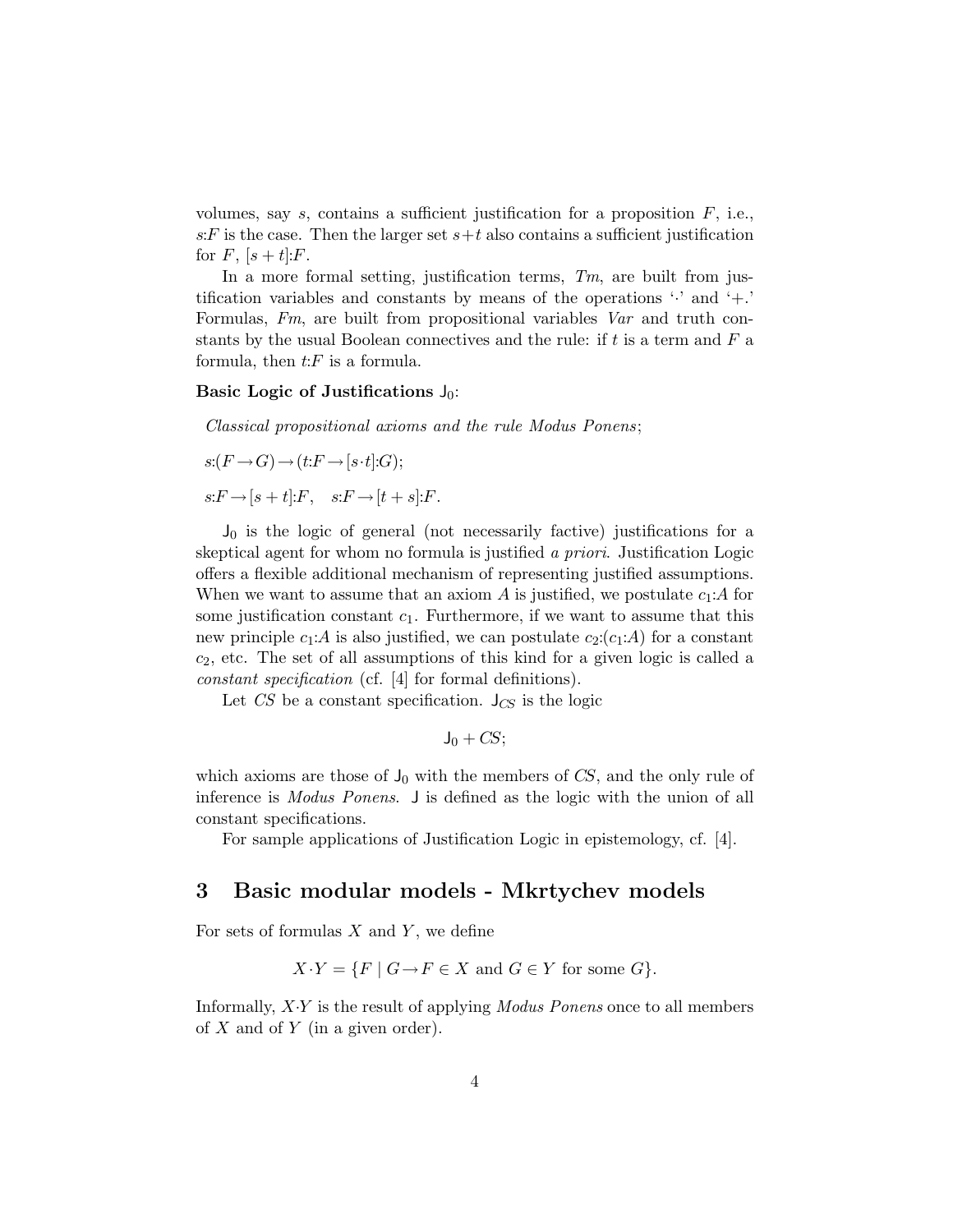Definition 1 A basic modular model is an evaluation ∗ which maps propositional variables Var to truth values  $\{0,1\}$  and justification terms Tm to subsets of the set of formulas

$$
* : Var \mapsto \{0, 1\} \qquad and \qquad * : Tm \mapsto 2^{Fm}
$$

such that

$$
s^* \tcdot t^* \subseteq (s \tcdot t)^* \quad and \quad s^* \cup t^* \subseteq (s+t)^*.
$$
 (2)

As usual, we will write ' $\Vdash F$ ' instead of ' $F^* = 1$ .' The truth value of formulas is defined inductively and respects Boolean logic, i.e.,

- $\bullet \Vdash F \wedge G$  iff  $\Vdash F$  and  $\Vdash G$ ;
- $\mathbb{H} \neg F$  iff  $\mathbb{H} F$ ;
- $\Vdash t$ :  $F$  iff  $F \in t^*$ .

Mathematically, basic modular models are equivalent to the appropriate adaptation of Mkrtychev models<sup>4</sup> for  $J$  from [4]. Soundness and completeness of J with respect to basic modular models follow from [4], Theorem 5.2. (where basic modular models were referred to as Mkrtychev models), but we provide a direct proof of them here for the reader's convenience.

Let CS be a constant specification. A model respects CS if all formulas from CS hold in this model.

**Theorem 1**  $J_{CS} \vdash F$  iff F holds in any basic modular model respecting CS.

Proof. Soundness is straightforward. Consider a basic modular model ∗ and run an induction on derivations in  $J_{CS}$ . Formulas from CS as well as Boolean axioms are obviously true. Application: suppose  $\mathbb{F} s: (F \to G)$  and  $\Vdash t: F$ . Then  $F \to G \in s^*$  and  $F \in t^*$ . Therefore,  $G \in s^* \cdot t^* \subseteq (s \cdot t)^*$ , i.e.,  $\Vdash [st]:G$ . Sum: suppose  $\Vdash s:F$ . Then  $F \in s^*$  and  $F \in s^* \cup t^* \subseteq (s+t)^*$ , hence  $\mathbb{F}[s + t]:F$ . The rule of  $J_{CS}$  is *Modus Ponens*, respected by the semantics.

Completeness is established by a maximal consistent set construction. Once  $J_{CS} \nvdash F$ , the set  $\{\neg F\}$  is consistent, and let  $\Gamma$  be its maximal consistent extension. Define interpretation  $*$  such that for an atomic formula p and justification term  $t$ ,

 $p^* = 1$  iff  $p \in \Gamma$ ;  $t^* = \{F \mid t: F \in \Gamma\}.$ 

<sup>4</sup>The original Mkrtychev models were introduced in [14] for the Logic of Proofs LP.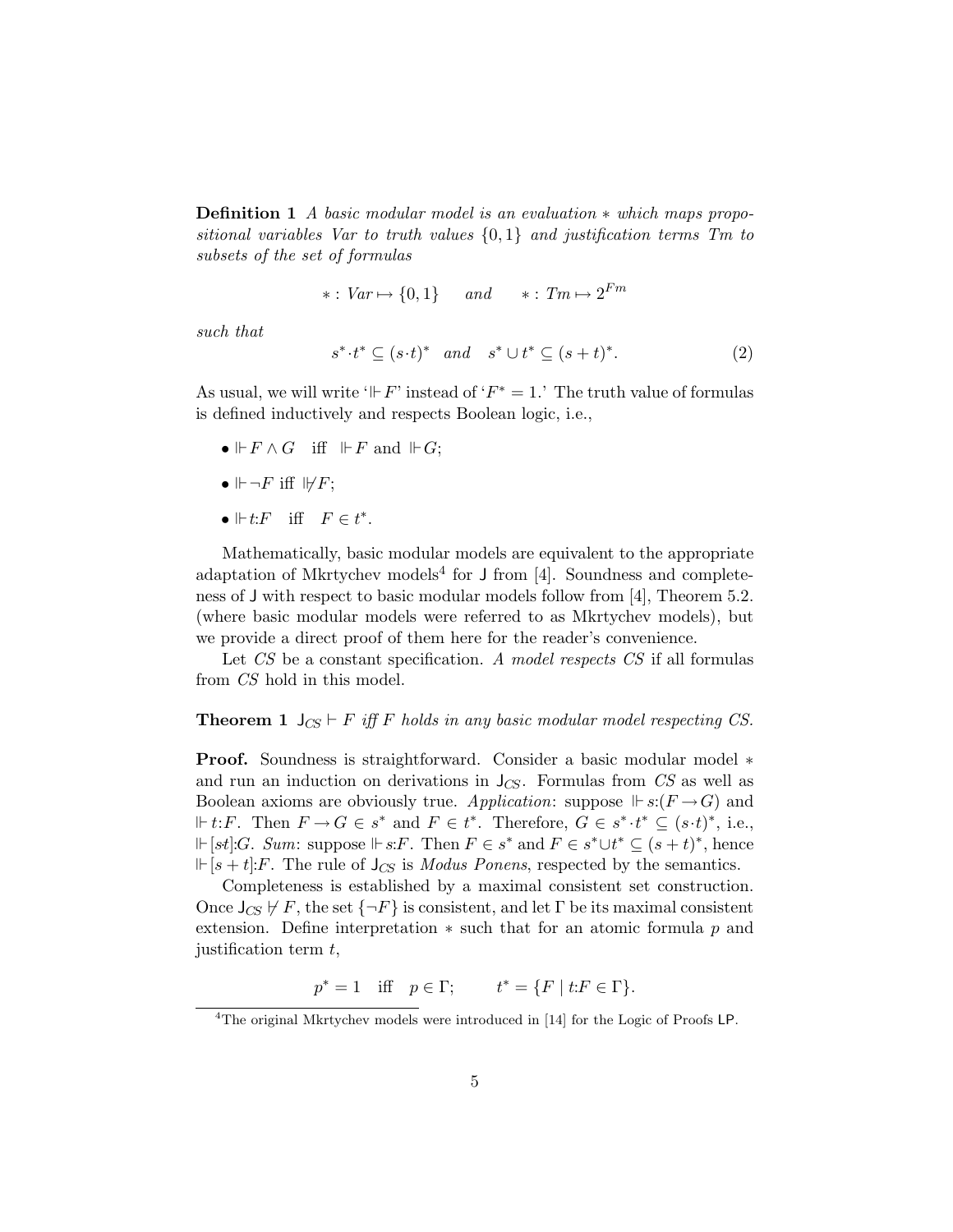Conditions (2) follow immediately from the 'application' and 'sum' axioms.

By induction on formulas, we now establish the 'truth lemma': For each formula X,

$$
\Vdash X \quad \text{ iff } \quad X \in \Gamma.
$$

The case of atomic  $X$  is covered by the definition of  $*$ ; the Boolean cases are standard. Let X be  $t:Y$  for some t and Y. By the definition of a basic modular model,  $\Vdash t: Y$  iff  $Y \in t^*$ . Further,  $Y \in t^*$  iff  $t: Y \in \Gamma$  by the definition of this particular model. Hence  $\mathbb{F} t:Y$  iff  $t:Y \in \Gamma$ .

To complete the proof of Theorem 1, note that  $F \notin \Gamma$ , hence, by the truth lemma,  $\forall F$ .

It is unavoidable that evaluation sets for compound justifications are allowed to contain more formulas than required by the evaluation sets of the components, i.e., the inclusions ' $\subseteq$ ' in (2) cannot be replaced by equalities. Consider the formula

$$
F = [x + y] : P \rightarrow (x : P \vee y : P).
$$

We observe that  $J_0 \not\vdash F$ . Indeed, a basic modular countermodel is provided by an evaluation  $*$  such that  $x^* = y^* = \emptyset$  and  $t^* = Fm$  for all other justification terms  $t^{5}$ . All necessary properties of  $*$  obviously hold, so  $*$ specifies a basic modular model. In this model,  $\Vdash [x + y] : P$ , but neither  $\Vdash x: P$  nor  $\Vdash y: P$ , hence  $\Vdash F$  and  $\mathsf{J}_0 \not\vdash F$ . We show that F cannot be false in any modular model with  $[x + y]^* = x^* \cup y^*$ . Indeed, in such a model,  $\Vdash [x + y]: P, \forall x: P, \text{ and } \forall y: P. \text{ By the definition of a basic modular}$ model,  $P \in [x+y]^*$ , but  $P \notin x^*$  and  $P \notin y^*$ . Therefore,  $P \notin x^* \cup y^*$ , hence  $[x + y]^* \neq x^* \cup y^*.$ 

## 4 Introducing possible worlds

The main idea of introducing possible world semantics is, of course, to connect justification logic to mainstream epistemic logic which relies heavily on possible worlds models. The standard semantics of

F is believed at world u

is

F holds at all worlds considered possible at u.

<sup>5</sup>Evaluations of propositional variables are irrelevant.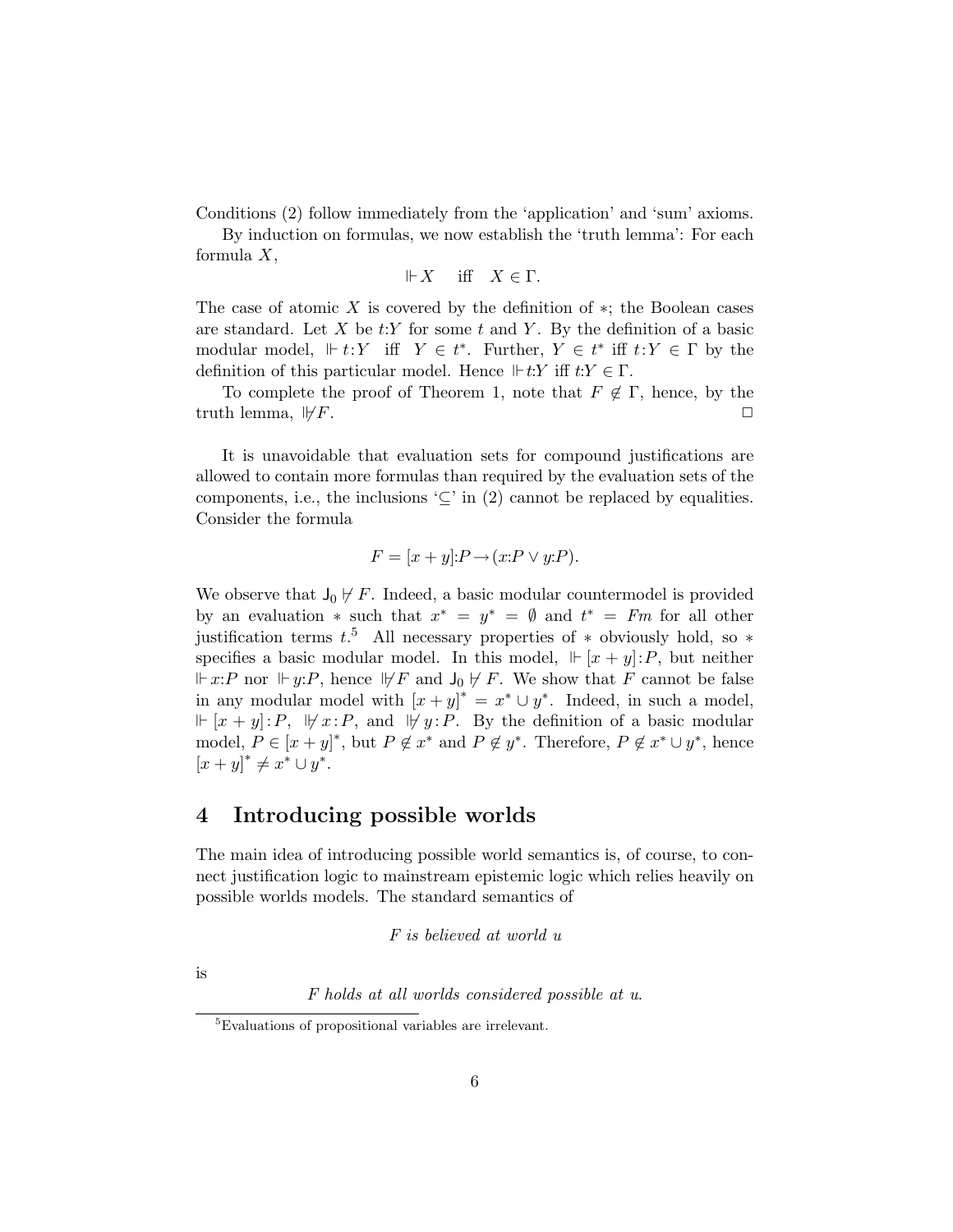How do justifications fit into this picture?

Take a Kripke frame  $(W, R)$ , where W is a non-empty set of possible worlds,  $R$  is a binary 'accessibility' relation on  $W$ , and consider an interpretation ∗, which is a mapping of the format

$$
* : Var \mapsto 2^{W}, \qquad * : W \times Tm \mapsto 2^{Fm}, \tag{3}
$$

such that for each world u, it specifies a basic modular model  $*_u$ . To be precise,

$$
p_u^* = 1
$$
 iff  $u \in p^*$ ,  $t_u^* = *(u, t)$ ,

and closure conditions (2) hold for each  $*_u$ .

By Definition 1 and (3), such ∗ determines the truth value of each formula at each world. Technically,

$$
\mathcal{M} = (W, R, *)
$$

is already a possible worlds model for  $J_0$ : both soundness and completeness hold for these structures. However, such a model misses the goal of connecting justifications to the knowledge/belief semantics since evaluation ∗ may have nothing to do with the epistemic structure of the model represented by R. What we need here is a conceptually clean mathematical connection of  $*$  and R reflecting the epistemic nature of justifications. A reasonable candidate for such a connection is a principle that

#### having a specific reason for F yields believing that F.

This principle has been the cornerstone of the Fitting semantics of justifications (cf. [8]); it has also been widely adopted in logical systems with explicit and implicit knowledge, cf. [3, 5].

Let us formulate a semantical condition that represents this principle in the modular model format. Given  $\mathcal{M} = (W, R, *)$ , let  $\Box_u$  denote a set of formulas

$$
\{F \mid v \Vdash F \text{ for all } v \text{ such that } uRv\}.
$$

Conceptually, at a given world  $u, t_u^*$  reflects 'believing for a reason  $t$ ,' whereas  $\Box_u$  represents believing without providing a specific reason.

We say that justification yields belief in  $\mathcal{M} = (W, R, *)$ , if

$$
t_u^* \subseteq \Box_u
$$

for each justification term t and each  $u \in W$ . In other words, if t is a justification for  $F$  at  $u$ , then  $F$  is believed in  $u$ .

We now define modular models in the possible worlds setting.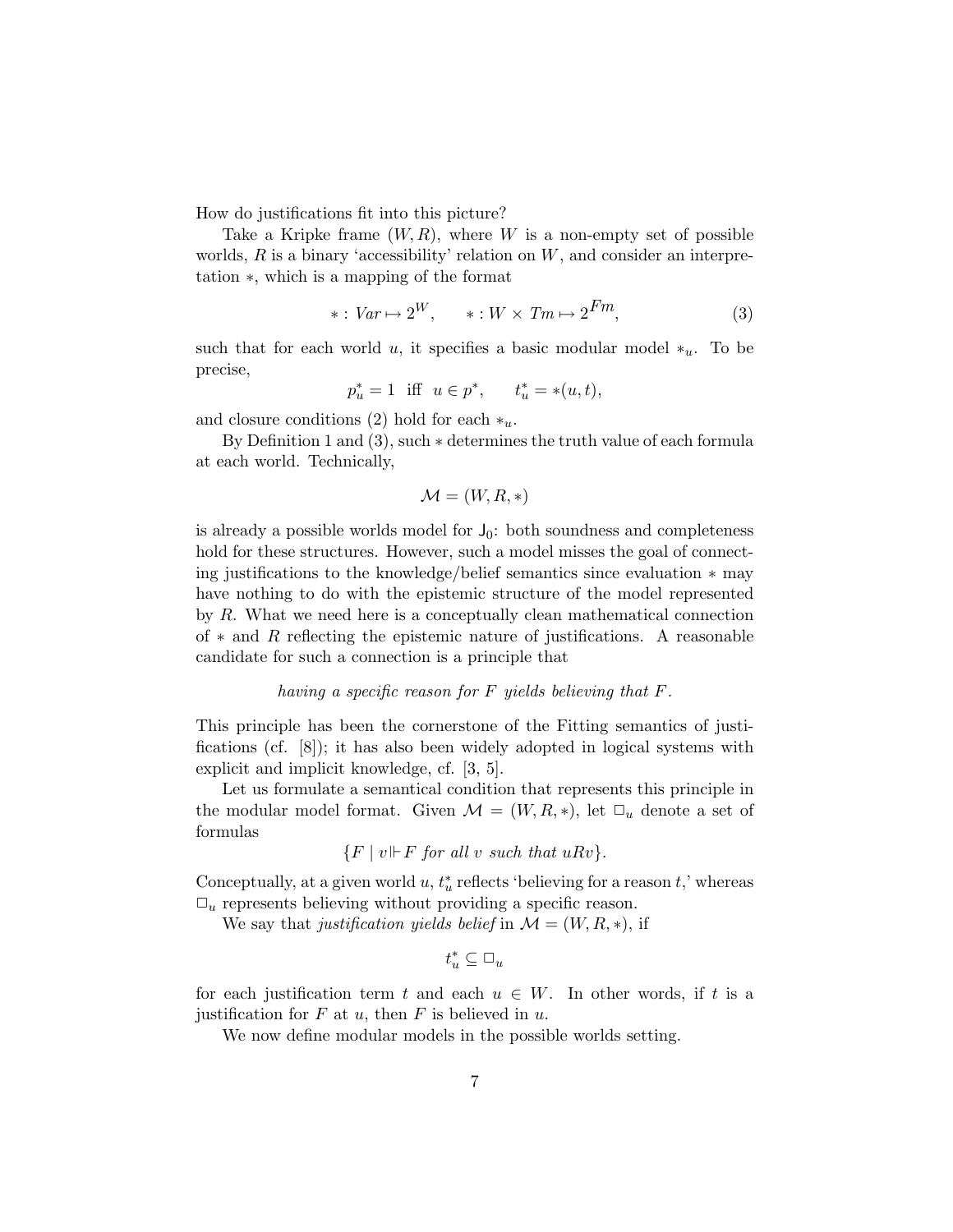**Definition 2** A modular model is  $\mathcal{M} = (W, R, *)$  in which

i) W is a non-empty set of worlds, and R is a binary relation of  $W$ ;

ii) interpretation ∗ has the format

$$
* : Var \mapsto 2^W; \quad * : W \times Tm \mapsto 2^{Fm}
$$

and is a basic modular model at each world  $u \in W$ ;

*iii*) justification yields belief, i.e.,  $t_u^* \subseteq \Box_u$  for each  $t \in Tm$  and  $u \in W$ .

The truth values of formulas are determined by the basic modular model structure at each world, according to Definition 1.

The soundness and completeness theorem holds for modular models.<sup>6</sup>

**Theorem 2**  $J_{CS} \vdash F$  iff F holds in any modular model respecting CS.

Proof. Soundness follows from Theorem 1 since each of the worlds is a basic modular model. Completeness is established by a maximal consistent set construction. Let W be the set of maximal consistent sets over  $J_{CS}$  and

$$
\Gamma R \Delta \quad \text{iff} \quad \Gamma^{\sharp} \subseteq \Delta,
$$

where  $\Gamma^{\sharp} = \{F \mid t: F \in \Gamma \text{ for some } t\}.$  Propositional variables and justifications are evaluated as usual for canonical models, namely,

$$
\Gamma \in p^* \quad \text{iff} \quad p \in \Gamma, \qquad t_{\Gamma}^* = \{ F \mid t : F \in \Gamma \},
$$

which defines an interpretation ∗. Inclusions  $s_{\Gamma}^* \cdot t_{\Gamma}^* \subseteq (s \cdot t)_{\Gamma}^*$  and  $s_{\Gamma}^* \cup t_{\Gamma}^* \subseteq$  $(s+t)_\Gamma^*$  are immediate. Therefore, each world  $\Gamma$  is a basic modular model from the proof of Theorem 1, hence  $\Gamma \vdash X$  iff  $X \in \Gamma$  and there is no need to re-prove the truth lemma.

Let us check the 'justification yields belief' condition  $t_{\Gamma}^* \subseteq \Box_{\Gamma}$ . Suppose  $F \in t_{\Gamma}^*$ . By definitions,  $t: F \in \Gamma$  and  $F \in \Gamma^{\sharp}$ . By the definition of R, if  $\Gamma R\Delta$ , then  $F \in \Delta$ . By the truth lemma,  $\Delta \Vdash F$ , hence  $F \in \Box_{\Gamma}$ .

To complete the proof of Theorem 2, consider  $F$  which is not derivable in  $J_{CS}$ . Then  $\{\neg F\}$  is a consistent set, and let  $\Gamma$  be its maximal consistent extension, hence  $\Gamma \in W$ . Since  $\Gamma$  is consistent,  $F \notin \Gamma$ , hence  $\Gamma \not\vdash F$ .  $\Box$ 

Note that basic modular models correspond to modular models with a single possible world and empty accessibility relation:  $W = \{w\}, R = \emptyset$ .

 $6$ Technically, Theorem 2 follows easily from Theorem 3, Section 5, though the proofs of these theorems may produce different canonical models.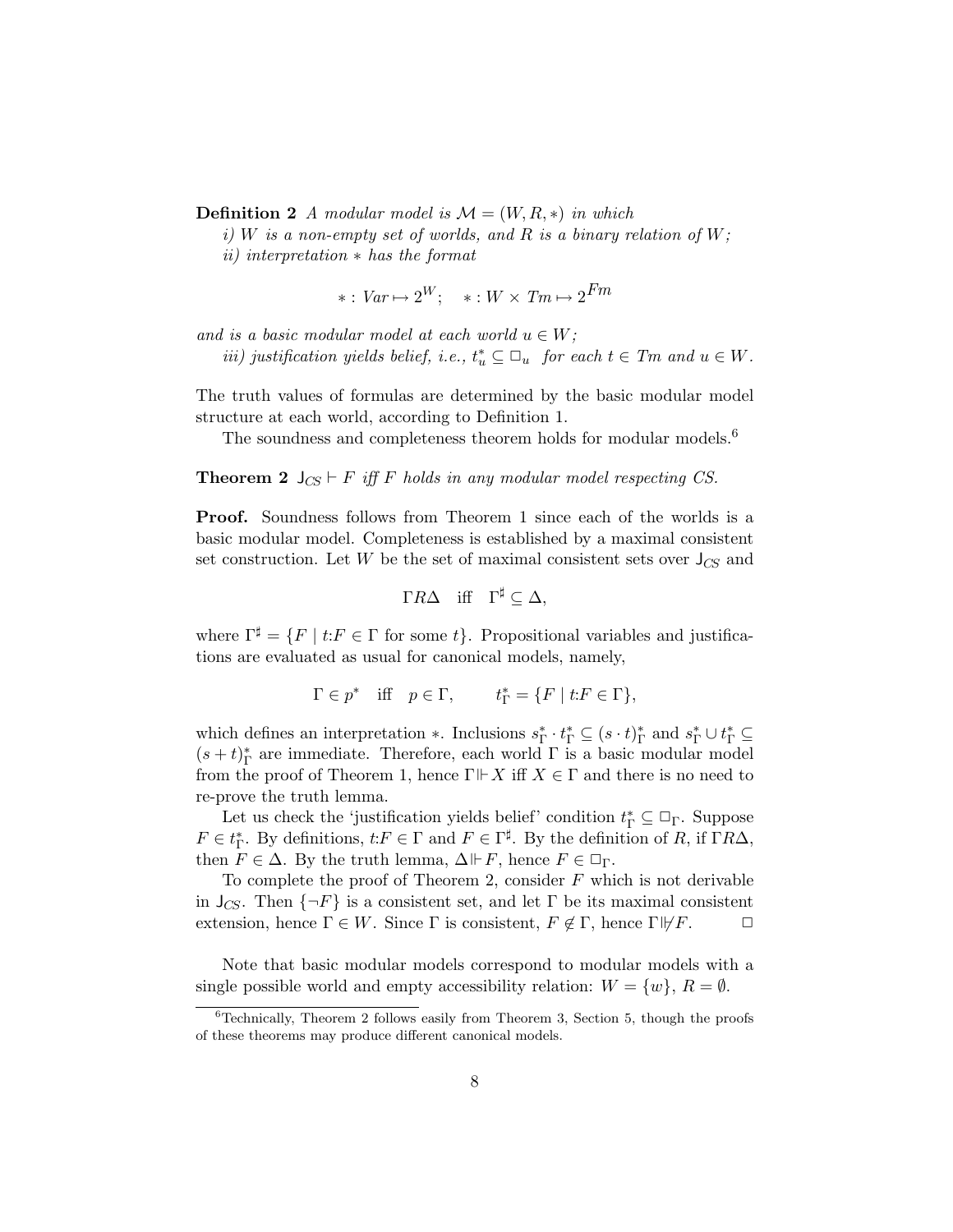## 5 Modular models for justifications and beliefs

Modular semantics<sup>7</sup> allows us to model justification and beliefs simultaneously. Consider a logic of justifications and beliefs,  $KJ_0$ , in the joint language of J and K, containing

1. modal logic K with principles

$$
\Box(F \to G) \to (\Box F \to \Box G),
$$
  
if  $\vdash F$  then  $\vdash \Box F$ ;

- 2. axioms and rules for  $J_0$ ;
- 3. the connection axiom

$$
t\text{:}F \to \Box F
$$

(stating syntactically that justification yields belief).

As before, CS denotes a constant specification and  $\mathsf{KJ}_{\mathsf{CS}}$  a logic

$$
KJ_0+CS.
$$

Modular semantics seamlessly extends to this case. Formally, given a modular model  $\mathcal{M} = (W, R, *)$ , in addition to Definition 2, we assume the standard Kripkean clause:

 $u \Vdash \Box F$  iff  $v \Vdash F$  for all v such that  $u R v$ .

The following soundness and completeness theorem with respect to modular models is now an easy exercise.

**Theorem 3** KJ<sub>CS</sub>  $\vdash$  F iff F holds in any modular model respecting CS.

Proof. Soundness of J-axioms follows from Theorem 2, soundness of Kaxioms is straightforward, soundness of connection axiom 3. is secured by the 'justification yields belief' condition in modular models.

Completeness is established by a maximal consistent set construction. Let W be the set of maximal consistent sets over  $\mathsf{KJ}_{CS}$  and

$$
\Gamma R \Delta \quad \text{iff} \quad \Gamma^{\square} \subseteq \Delta,
$$

<sup>7</sup> as well as Fitting semantics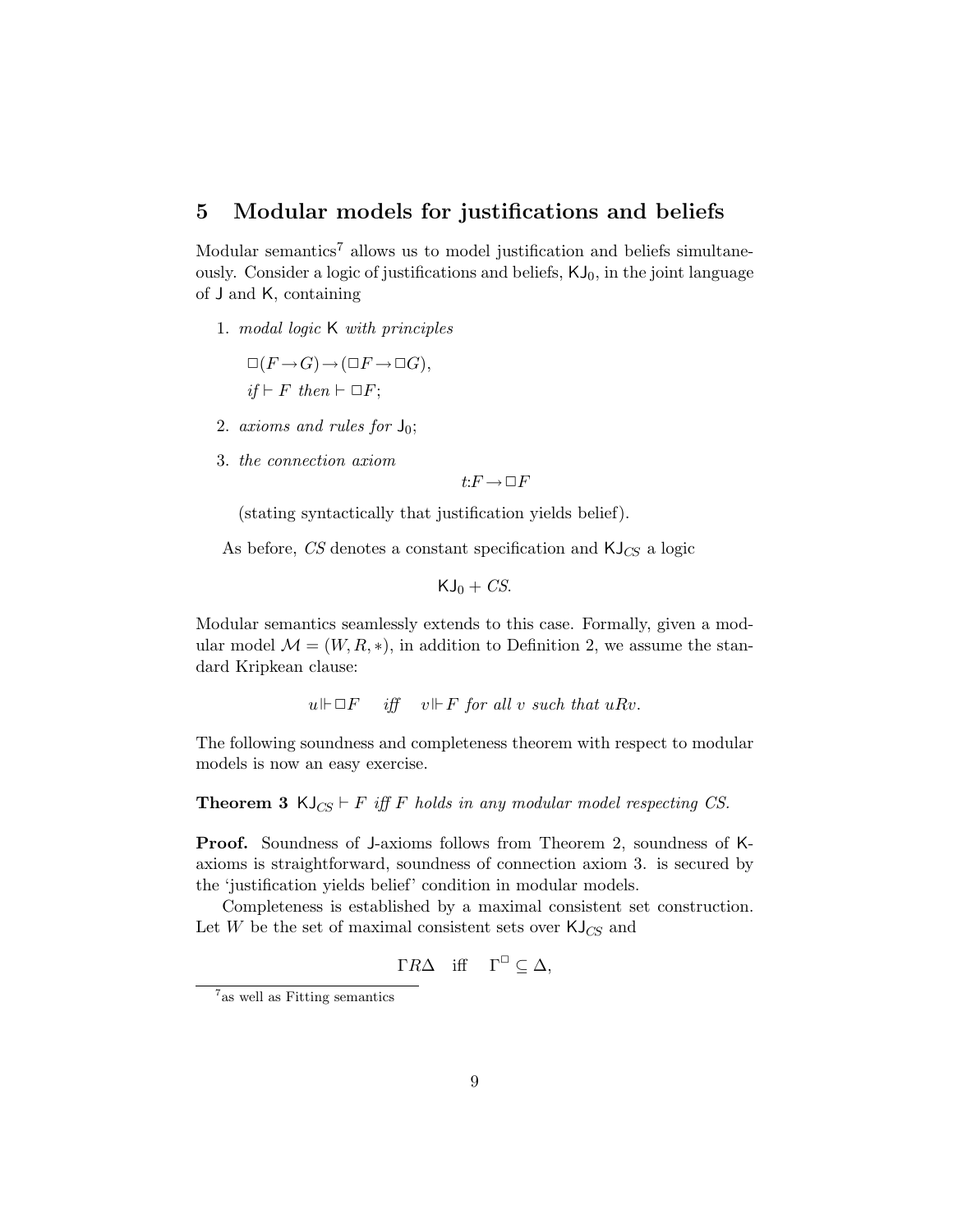where  $\Gamma^{\Box} = \{F \mid \Box F \in \Gamma\}$ . Propositional variables and justifications are evaluated as usual:

$$
\Gamma\in p^* \ \text{ iff } \ p\in \Gamma; \qquad t_\Gamma^*=\{F \mid t\text{:}F\in \Gamma\}.
$$

Inclusions  $s_{\Gamma}^* \cdot t_{\Gamma}^* \subseteq (s \cdot t)_{\Gamma}^*$  and  $s_{\Gamma}^* \cup t_{\Gamma}^* \subseteq (s + t)_{\Gamma}^*$  are immediate.

The usual 'truth lemma' holds:  $X \in \Gamma$  iff  $\Gamma \Vdash X$ . This is proved by induction on  $X$ . The propositional and Boolean cases are straightforward; the case  $X = t:Y$  does not use R and is similar to that in the proof of Theorem 1. The case  $X = \Box Y$  is similar to the standard modal proof since the accessibility relation  $R$  is defined in a canonical way.

To check the 'justification yields belief' condition  $t_{\Gamma}^* \subseteq \Box_{\Gamma}$ , suppose  $F \in t_{\Gamma}^*$ . By definition,  $t: F \in \Gamma$ . Since  $\Gamma$  is maximal consistent and contains connection axiom 3,  $\Box F \in \Gamma$  as well. By the definition of R, for any  $\Delta$  such that  $\Gamma R\Delta$ ,  $F \in \Delta$ . By the truth lemma,  $\Delta \vdash F$ , hence  $F \in \Box_{\Gamma}$ .

The claim of Theorem 3 now follows in the standard way.  $\Box$ 

### 6 Connections to Fitting models

A Fitting model for  $J_0$  (cf. [4]) is a Kripke model  $(W, R, \mathbb{H})$  for K enriched with an *admissible evidence function*  $\mathcal{E}$ : informally,  $\mathcal{E}(t, F)$  specifies the set of possible worlds from  $W$  where  $t$  is considered an 'admissible,' but not necessarily actual, evidence for F. Formally,  $\mathcal{E}(t, F) \subseteq W$  and E must satisfy the closure conditions with respect to operations  $\cdot$  and  $\cdot$  +  $\cdot$  :

- $\mathcal{E}(s, F \rightarrow G) \cap \mathcal{E}(t, F) \subseteq \mathcal{E}(s \cdot t, G);$
- $\mathcal{E}(s, F) \cup \mathcal{E}(t, F) \subseteq \mathcal{E}(s+t, F)$ .

A justification assertion  $t$ : F is true at u if and only if two conditions hold:

- 1.  $v \Vdash F$  for all v such that uRv;
- 2.  $u \in \mathcal{E}(t, F)$ .

First, we note that each modular model  $\mathcal{M} = (W, R, *)$  is a legitimate Fitting model in which there are no 'fake' justifications. Indeed,  $\vdash$ ' can be defined as usual

$$
u \Vdash p \quad \text{iff} \quad u \in p^*,
$$

and  $\mathcal{E}(t, F)$  as the set of worlds

$$
\{u \in W \mid F \in t_u^*\}.
$$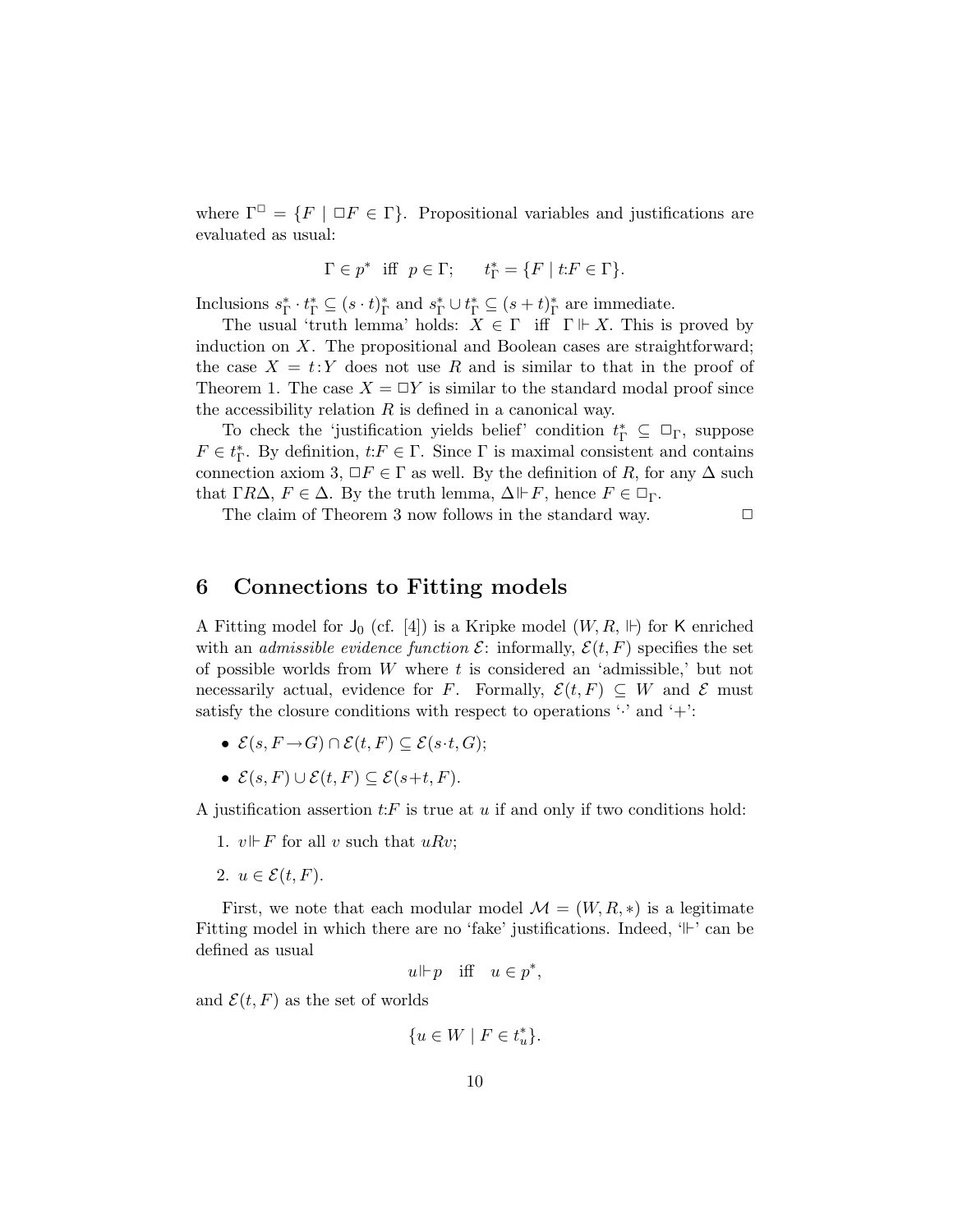Obviously, closure conditions on  $\mathcal E$  follow from (2). Truth condition 1. is vacuously subsumed by condition 2. since justification yields belief in  $\mathcal{M}$ .

So modular models can be identified with a subclass of Fitting models without 'fake' justifications: in such models, truth condition 1. becomes redundant.

However, the connection between Fitting models and modular models is more direct: each Fitting model encodes a modular model over the same frame and with the same truth evaluation of formulas at each node which we will now explain.

A Fitting model  $\mathcal{M} = (W, R, \mathcal{E}, \mathbb{H})$  can be converted into a modular model  $\mathcal{M} = (W, R, *)$  by defining the evaluation of justifications as

$$
t_u^* := \{ F \mid u \in \mathcal{E}(t, F) \} \ \cap \ \Box_u
$$

and leaving it as-is for propositional variables:

$$
u \in p^* \quad \text{iff} \quad u \Vdash p.
$$

Let ' $\Vdash'$ ' be the forcing relation in M', i.e.,  $u \Vdash' p$  is  $u \in p^*$ , and  $u \Vdash' t$ : F is  $F \in t_u^*$ .

We first note that ' $\mathbb{H}$  ' and ' $\mathbb{H}'$  ' coincide at each node:

$$
u \Vdash' X \quad \text{iff} \quad u \Vdash X
$$

for each node  $u \in W$  and formula X. Induction on X. The base case holds since both  $u \Vdash p$  and  $u \Vdash' p$  are equivalent to  $u \in p^*$ . Let us check justification assertions:  $X = t:Y$ . By definitions,  $u \Vdash t:Y$  iff  $u \in \mathcal{E}(t,Y)$  and  $Y \in \Box_u$  iff  $Y \in t_u^*$  iff  $u \Vdash 't:Y$ . Boolean steps are trivial.

We now check that  $\mathcal{M}'$  is a legitimate modular model, namely justification yields belief in M', i.e.,  $t_u^* \subseteq \Box_u$ . Let  $F \in t_u^*$ , then  $u \Vdash 't$ : F, hence  $u \Vdash t$ :F as well. By 1,  $v \Vdash F$  for all v such that  $u R v$  and hence  $v \Vdash' F$  for all v such that  $u R v$ , hence  $F \in \Box_u$  in  $\mathcal{M}'$ .

This observation shows that each Fitting model conceals an induced modular model that we call an 'induced modular model.' A Fitting model's induced modular model has the same truth values of formulas at each node. In this respect, each Fitting model may be regarded as a pre-model for its induced modular model.

In addition to the basic categories of propositions and justifications, Fitting models rely on a conceptually new category – admissible justifications – and a two-stage truth definition 1.–2. that also requires explanation.

Modular models do not introduce auxiliary notions. They extend evaluation from the usual 'formulas are interpreted as sets of possible worlds' to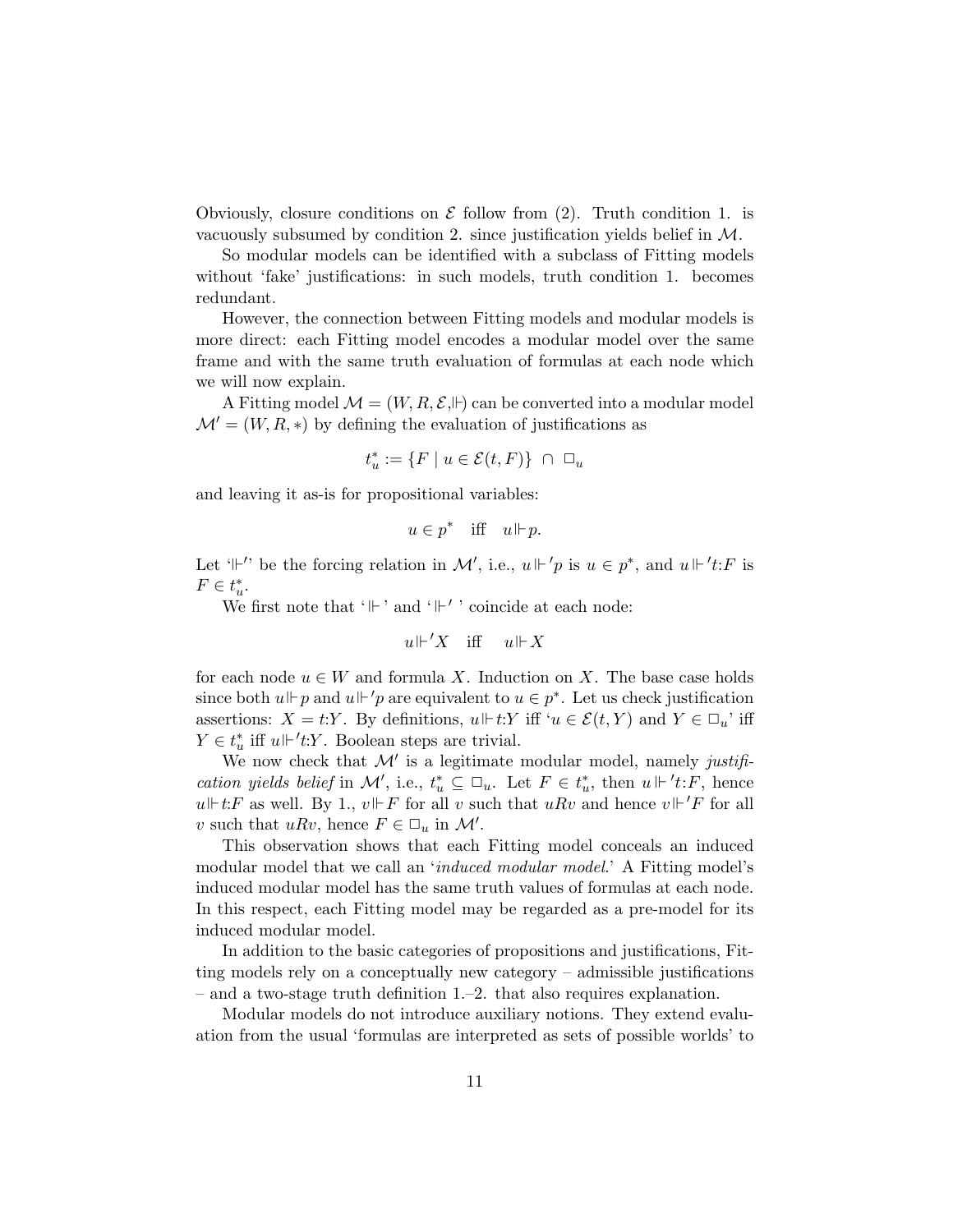include 'and justifications are interpreted as sets of formulas.' Once this is assumed, the semantics (1) for justification assertions suggests itself.

There is another rather subtle foundational reason for considering modular models: they treat justifications independently of beliefs. In Fitting models, for a final verdict of whether a justification assertion  $t$ : F holds at a given world, one has to check that justification  $t$  obeys the given belief condition for F defined via the accessibility relation  $R$ . This makes the belief structure, i.e., relation  $R$ , appear to be the principal element of the model and justifications look like derivatives. This does not mesh well with Justification Logic's aim to provide a new, evidence-based semantics for beliefs (cf. [4]): in this light, justifications should precede beliefs, not vice versa. It appears modular models achieve this: one does not need a belief structure R to find truth values of justification assertions.

Fitting models have their advantages. For example, in a given structure, the 'justification yields belief' principle might not be easy to verify. Instead, it can be more practical to consider an appropriate Fitting model with truth conditions 1.–2. However, it may be good to know that this amounts to working in an induced modular model.

We conclude with two examples of Fitting models and their induced modular models.

**Example 1** Consider Fitting model  $\mathcal{M}_1$  with

- $W = \{a, b\};$
- $R = \{(a, b)\};$
- a,  $b \not\vdash p$  and a,  $b \not\vdash q$  for all other q's;
- $\mathcal{E}(x, p) = \{a\}$  and  $\mathcal{E}(t, F) = \emptyset$  for all other t, F.

Obviously, in  $\mathcal{M}_1$  all justification assertions are false. In particular, x is a 'fake' justification for  $p$  at  $a$  since  $p$  is not believed at  $a$ . The corresponding induced modular model  $\mathcal{M}'_1$  eliminates such justifications by maintaining  $t_u^* = \emptyset$  for each t and  $u \in W$ .

In Example 1, moving from a Fitting model  $\mathcal{M}_1$  to its induced modular model  $\mathcal{M}_1'$  simplifies matters and eliminates some redundancies.

**Example 2** Consider Fitting model  $\mathcal{M}_2$  with

•  $W = \{a, b\};$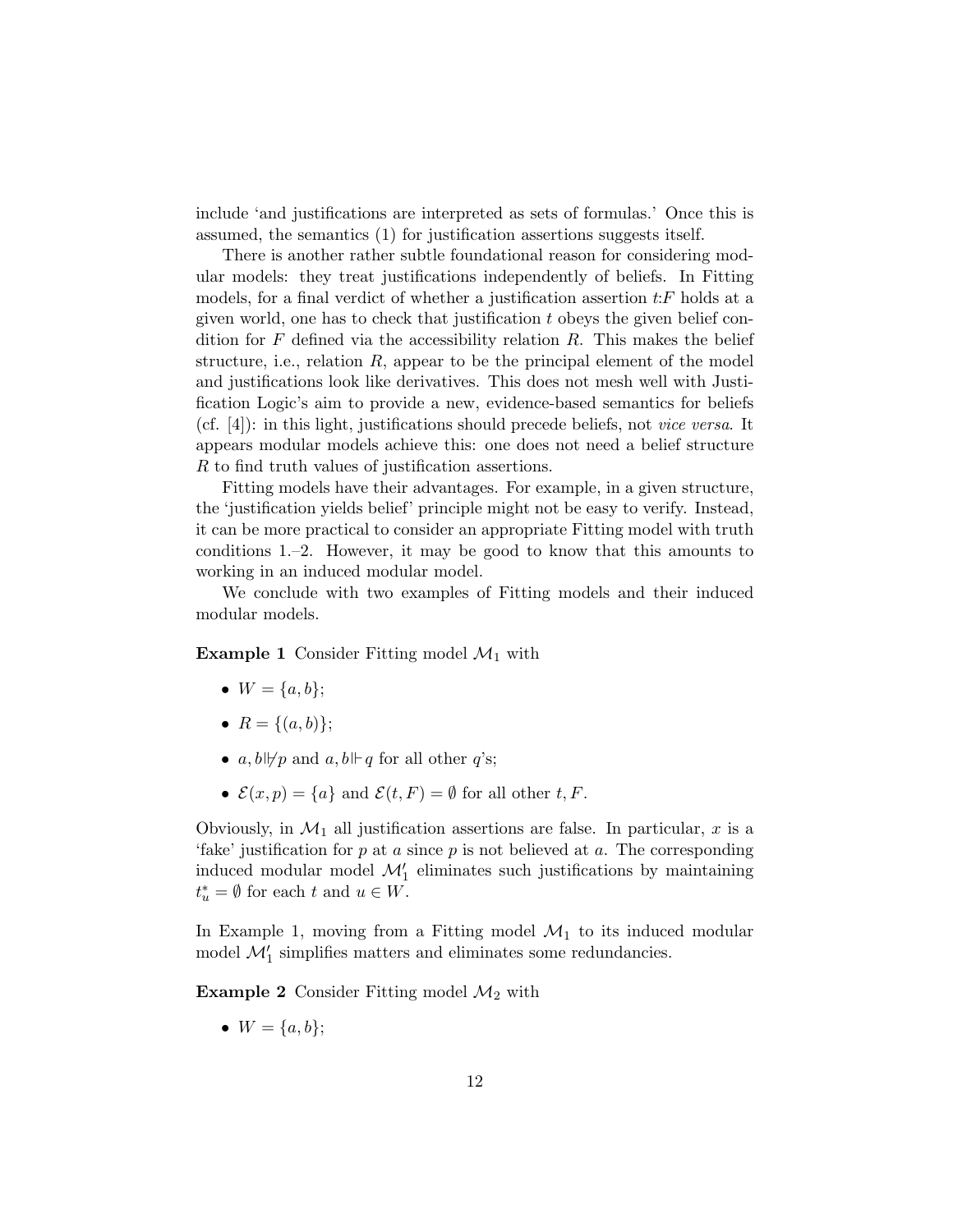- $R = \{(a, b)\};$
- a,  $b \not\vdash p$  and  $a, b \not\vdash q$  for all other q's;
- $\mathcal{E}(t, F) = \{a, b\}$  for all t, F, i.e., each term is an admissible justification for each formula.

In the induced modular model  $\mathcal{M}'_2$ , for each justification term t,  $t_b^*$  is the set of all formulas, and  $t_a^*$  is the set of all formulas that are true at node b of model  $\mathcal{M}_2$ . In particular,  $p \notin t_a^*$ , but  $q \in t_a^*$  for each q distinct from p.

In Example 2, the original Fitting model  $\mathcal{M}_2$  appears simpler than its induced modular model  $\mathcal{M}'_2$ . Moreover, the easiest way to define the latter is to first invoke the former.

## 7 Acknowledgements

This work has been supported by NSF grant 0830450 and PSC CUNY Research Grant PSCREG-40-1182.

Special thanks to Thomas Ferguson - this paper developed from his insightful questions about the nature of justifications.

The paper also benefited from discussions with Yegor Bryukhov, Mel Fitting, Hidenori Kurokawa, Vladimir Krupski, Roman Kuznets, Robert Milnikel, Elena Nogina, Tudor Protopopescu, Bryan Renne, Cagil Tasdemir, and Ren-June Wang.

Many thanks to Karen Kletter for editing this note.

### References

- [1] S. Artemov. Operational modal logic. Technical Report MSI 95–29, Cornell University, 1995.
- [2] S. Artemov. Explicit provability and constructive semantics. The Bul*letin of Symbolic Logic*,  $7(1):1-36$ , 2001.
- [3] S. Artemov. Justified common knowledge. Theoretical Computer Science,  $357(1-3):4-22$ ,  $2006$ .
- [4] S. Artemov. The logic of justification. The Review of Symbolic Logic, 1(4):477–513, 2008.